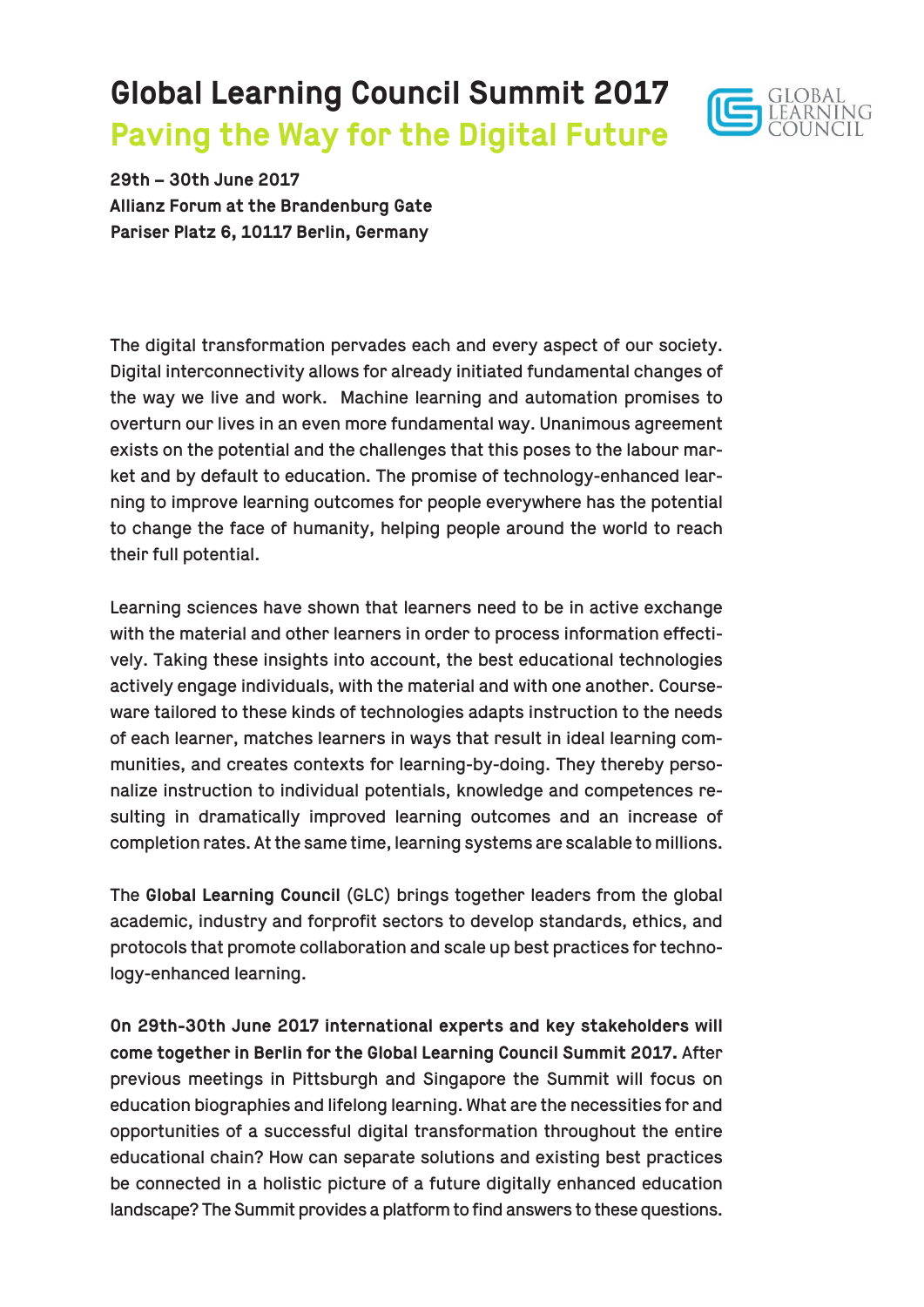# **Tentative Schedule**

### **Day 1**

# **Thursday, 29th June 2017**

**Allianz Forum at the Brandenburg Gate, Pariser Platz 6, 10117 Berlin**

| as of 8.30am       | <b>Arrival and Registration</b>              |                  |                                      |
|--------------------|----------------------------------------------|------------------|--------------------------------------|
|                    |                                              | $1.45 - 2.00$ pm | Interlude                            |
| $8.30am - 8.30pm$  | <b>Fair: Technology Enhanced</b><br>Learning | $2.00 - 3.30$ pm | Panel 2                              |
|                    |                                              |                  | <b>The Digital Transformation</b>    |
| 9.30am             | <b>Introduction</b>                          |                  | of Higher Education                  |
|                    |                                              |                  | Hiltraud Casper-Hehne (University    |
| $9.35 - 9.45$ am   | <b>Joint Welcome Remarks</b>                 |                  | of Göttingen, Vice President         |
|                    | Subra Suresh (Chair GLC)                     |                  | International Affairs), Friedrich W. |
|                    | Matthias Kleiner (Host,                      |                  | Hesse (Leibniz Education Research    |
|                    | Leibniz Association, GLC Member)             |                  | Network, Spokesperson), Dorothea     |
|                    |                                              |                  | Rüland (DAAD, Secretary General),    |
| $9.45 - 10.05$ am  | Keynote                                      |                  | Elijah Bitange Ndemo (Lecturer at    |
|                    | Cornelia Quennet-Thielen                     |                  | University of Nairobi, Former        |
|                    | State Secretary at the Federal               |                  | Permanent Secretary at Kenya's       |
|                    | Ministry of Education and                    |                  | Ministry of ICT, 2005-2013)          |
|                    | Research                                     |                  | Chair Jens-Peter Gaul (German        |
|                    |                                              |                  | Rectors' Conference, Secretary       |
| $10.05 - 10.10$ am | 3 Ouestions to                               |                  | General)                             |
|                    | Volker Meyer-Guckel (Stifterver-             |                  |                                      |
|                    | band, Deputy Secretary General)              | $3.30 - 4.00$ pm | <b>Coffee Break</b>                  |
| $10.10 - 11.40$ am | Panel 1                                      | $4.00 - 5.30$ pm | Panel 3                              |
|                    | <b>The Digitally Enhanced Classroom</b>      |                  | <b>The Digital Transformation</b>    |
|                    | Karsten Wolf (University of                  |                  | in Companies                         |
|                    | Bremen, Head of ZeMKI Lab of                 |                  | Norbert Janzen (IBM Germany, CEO)    |
|                    | Educational Media), Holm Keller              |                  | Günther Schuh (acatech - German      |
|                    | (Consultant to OECD for PISA),               |                  | Academy of Science and Enginee-      |
|                    | Wilfried Dülfer (Oskar-von-Miller            |                  | ring, Presidium Member), Pierre      |
|                    | School, Vice Principal),                     |                  | Dillenbourg (EPFL - Swiss Federal    |
|                    | Jan Fasen (Niekèe Roermond                   |                  | Institute of Technology in Lausanne, |
|                    | School, Principal)                           |                  | Professor)                           |
|                    | Chair Ekkehard Winter (Deutsche              |                  |                                      |
|                    | Telekom Foundation, Managing                 | $5.30 - 5.45$ pm | Joint Wrap-up Day 1 &                |
|                    | Director)                                    |                  | <b>Outlook Day 2</b>                 |
| $11.40 - 11.55$ am | <b>Coffee Break</b>                          | $5.45 - 6.30pm$  | Reception                            |
|                    | 11.55am - 12.45pm GLC Working Group (I)      | $6.30 - 8.30$ pm | <b>Buffet Dinner</b>                 |
|                    | <b>Walking the Talk - Overcoming</b>         |                  |                                      |
|                    | <b>Barriers to Implementation of</b>         |                  |                                      |
|                    | <b>Best Practices in TEL for Higher</b>      |                  |                                      |
|                    | <b>Education</b>                             |                  |                                      |
|                    |                                              |                  |                                      |
| $12.45 - 1.45$ pm  | <b>Lunch Break</b>                           |                  |                                      |